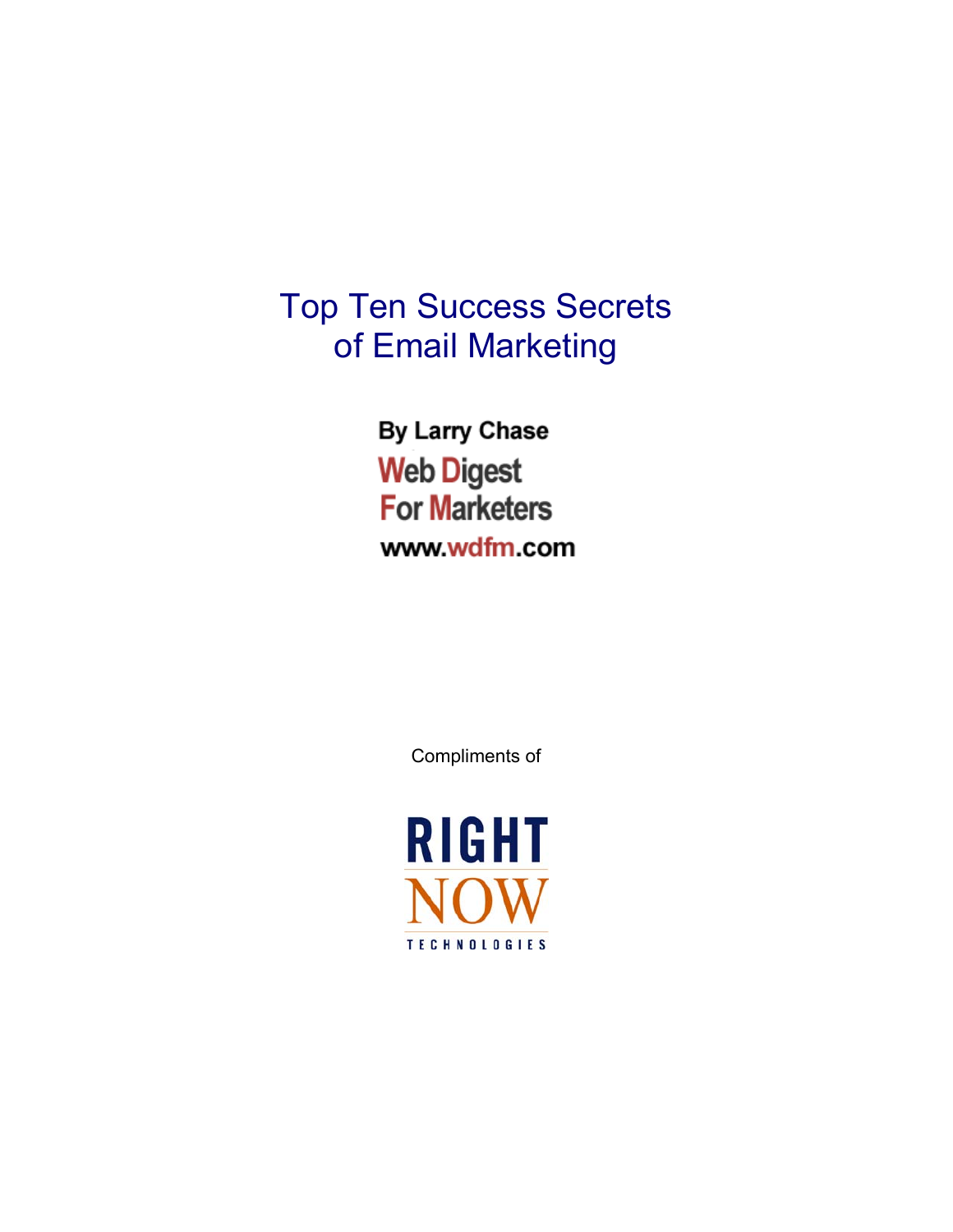# TABLE OF CONTENTS

| <b>SUCCESS</b><br><b>SECRET#</b> | <b>TOPIC</b>                         | PAGE#     |
|----------------------------------|--------------------------------------|-----------|
|                                  | <b>Executive Summary</b>             | 3         |
| 1                                | <b>Building Your List</b>            | $3-5$     |
| $\overline{2}$                   | HTML vs. text?                       | $5-6$     |
| 3                                | Relevancy                            | $6 - 7$   |
| 4                                | How Often To Send Email?             | $7 - 8$   |
| 5                                | <b>Email Length</b>                  | $8-9$     |
| 6                                | Content                              | $9 - 10$  |
| $\overline{7}$                   | Design                               | $10 - 11$ |
| 8                                | Test everything                      | $11 - 12$ |
| 9                                | Multimedia Emails                    | $12 - 13$ |
| 10                               | What To Expect After You Hit "Send". | $14 - 15$ |
|                                  | <b>Conclusion &amp; What's Next?</b> | $15 - 16$ |
|                                  | <b>About the Author</b>              | 17        |
|                                  | About the Sponsor                    | 17        |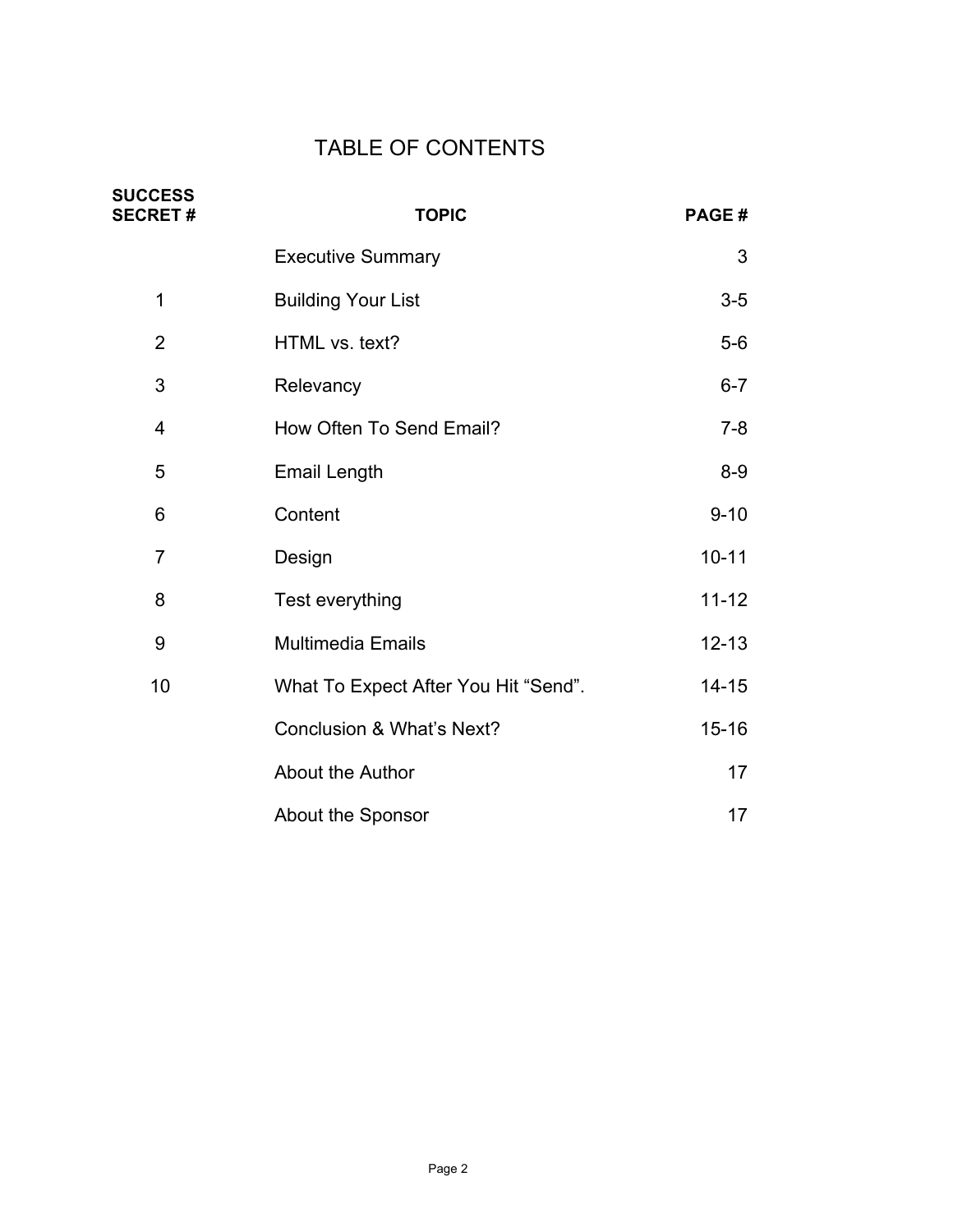#### **EXECUTIVE SUMMARY**

As a savvy  $21^{st}$  century marketer, you're looking to use the Internet more effectively to reach your prospects, customers, and clients. 93% of U.S. Internet users consider email to be their top online activity, according to Jupiter Research.\* This statistic confirms what you probably knew intuitively, people are living in their Inboxes.

Email is a fast, inexpensive, and effective way to target and address your various audiences, especially when compared to direct mail, outbound call centers, and other traditional marketing channels. What follows is a compilation of best practices of email marketing drawing on not only my experience, but some of the most successful industry practitioners. You'll also get a clear picture of trends and patterns to aid you in mapping your email marketing strategy.

#### **EXPLANATION**

If you want to build an email list of existing customers, be sure to obtain their permission first instead of adding their names without telling them. Give your customers a value proposition that makes them want to be on your email list. For example, offer them an additional three-month warranty on a product in exchange for receiving product updates by email. This approach gives you the opportunity to strengthen the bond between you and your customers. If you add an email address without permission, recipients might complain and possibly abandon the relationship with you altogether.

When building an email list of fresh contacts, many companies think bigger is better, so they make a mad dash to build the largest email list while jeopardizing the quality of the list. This is called GIGO (Garbage In/Garbage Out), and it can backfire on you. Be sure to build a list of qualified names out of which a certain percentage will turn into prospects. Out of those prospects, a certain percentage should turn into conversions. When done right, catalogers and retailers enjoy higher sales results because their offers are sent to the right audience. High-tech or professional services firms avoid wasting time, resources, and money following up on useless contacts.

To further qualify new contacts, many companies and email publications require individuals to confirm their initial request to get onto an email list by replying to a confirmation email. This is called "double opt-in", and it can slow your acquisition rate by 50% or more, but typically makes for a much more qualified and responsive email list.

*SUCCESS SECRET #1: Building Your List—Be selective about who is added to your list or you'll create more work for yourself.* 

<sup>\*</sup> Copyright 2002 Jupiter Research, a division of Jupitermedia Corporation. All Rights Reserved.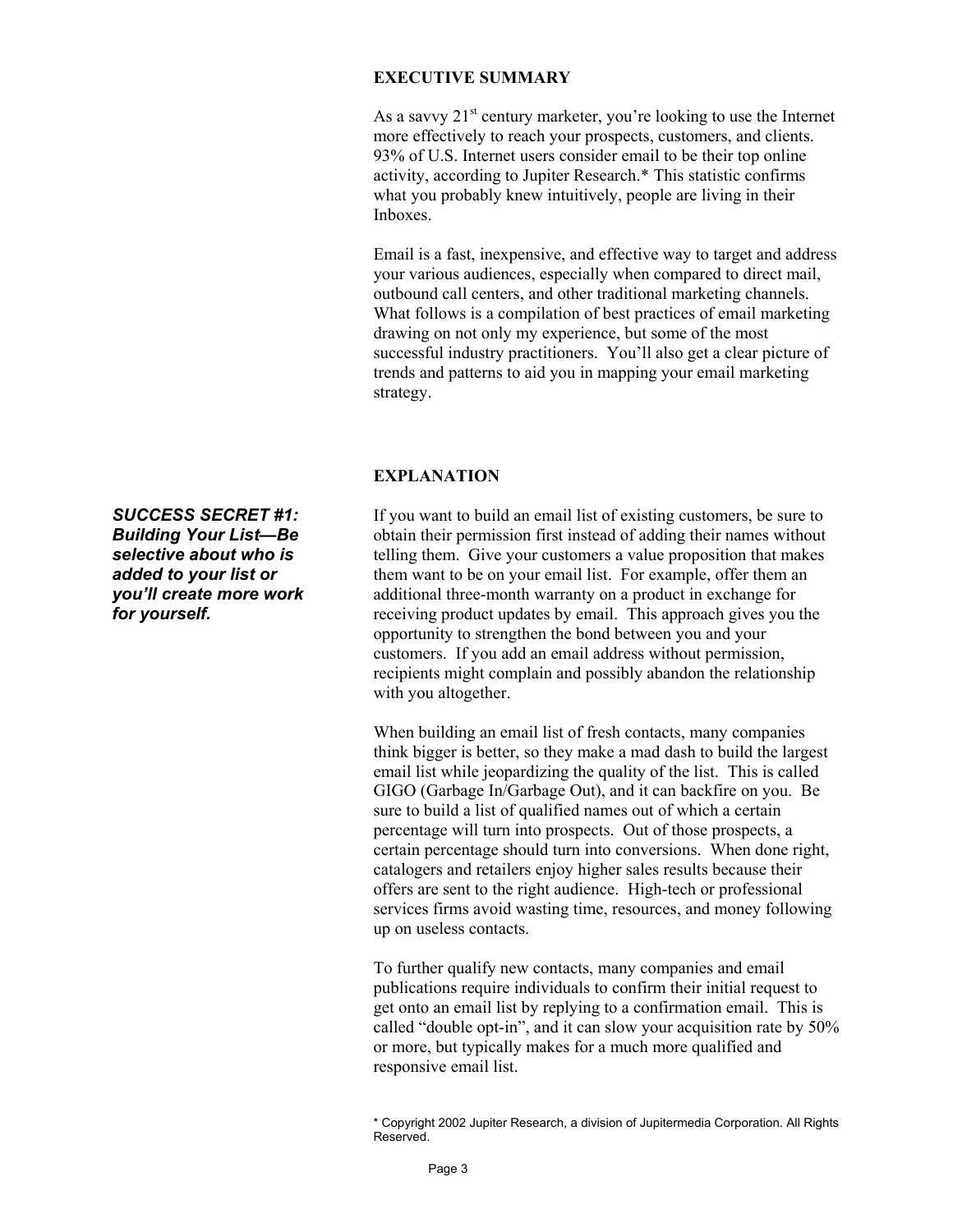Asking a new contact to take a single action to get onto your email list is called "single opt-in". This approach grows your list faster than double opt-in, though the list may not be as responsive and as rich with qualified prospects.

Remember, once permission is granted for your email communications, relevancy and timeliness determines whether or not a recipient views your emails as spam.

#### **DO'S**

- Collect email addresses from registration cards, point-ofsale, customer service, and sweepstakes. For prospecting purposes, gather email addresses from your website, online white papers offered, from visitors to your trade show booths and from sales calls. Be careful: Just because you already have a person's email address for one reason or another doesn't necessarily mean you have permission to start sending all sorts of email campaigns to them. In all cases, give people an expectation of the value they will receive in return for handing over their email address to you.
- Post a privacy notice on your registration page at your website. People are understandably suspicious of any site they come across on the Internet so it's best to address their concerns up front. As reported by eMarketer, IMT Strategies found "93% of US internet users consider it very important that the site display a statement of how it will use personal information."
- Show prospective subscribers a sample of what they are signing up for at your website. "The link to see our sample newsletter is clicked on 25-30% of the time," says Wendy Cole, eMarketing Program Manager for Hewlett-Packard.
- Keep your registration page simple by asking for minimal information. You can always get more information later using surveys and incentives once an individual is added to your email list.

#### **DON'TS**

• Don't make it difficult for people to stop hearing from you by email. Make it easy for a person to leave ("opt-out") of any or all email communications. For example, people may still wish to receive your product updates but not your company news. If it's difficult to be removed from your email list, recipients can complain to their ISP or selfappointed spam police who in turn can have you blacklisted. Being blacklisted means the recipient's ISP will automatically filter out any inbound email containing your name or email address.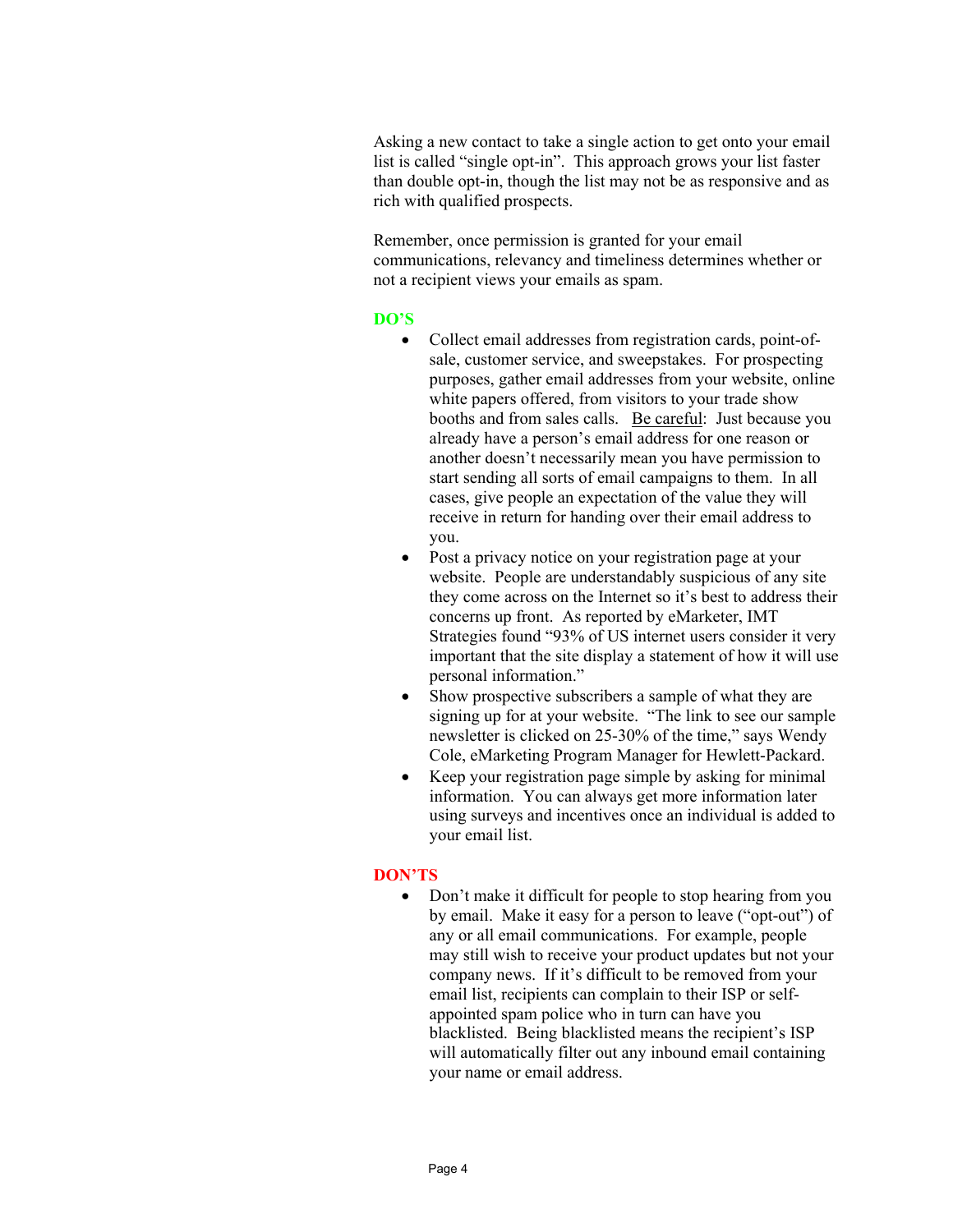• Don't promote your company or services through the renting, sponsoring, or bartering of email lists without performing a background check of the list owners and asking how they obtained their email addresses. You could be guilty by association if you are perceived as doing business with a spammer. Furthermore, spam laws are currently getting tougher in this area. Monitor the latest developments in legislation by visiting www.spamlaws.com.

#### **HEADS UP!**

Pre-checked opt-in boxes: Some online subscription forms have the "check" box for receiving email communications pre-checked. While this speeds list growth, some U.S. courts and legislative bodies do not consider this practice as being truly an "opt-in" choice. Your list grows faster employing this practice, but the people who passively join your list in this fashion may not be as qualified as those who proactively check the box. Be sure to comply with the laws that pertain to you.

#### **EXPLANATION**

The first time I emailed an offer in HTML, response rates more than doubled.

HTML emails are much more inviting to read. HTML helps direct the reader's eye where to go next and where to put one's attention. What's more, a good graphical layout communicates a better brand impression. HTML also lets you track open rates, click-throughs, and pass-along (recipients who pass your email communication along to friends/colleagues). All text email does not allow for tracking.

With each passing year, more people prefer the friendlier "look" of HTML, with the possible exception of Information Technology professionals.

#### **DO'S**

- Make certain your HTML email is easily understood when it is opened and read without the graphics appearing. Some corporate email servers do not pass emailed graphics to the PC clients on their networks. Furthermore, people often read their emails offline, and most graphics only appear when there is a live connection to the Internet.
- Keep experimenting with HTML formatting. Try different background colors. Try one column vs. two and two columns vs. three. Try putting key copy points and links in bold type.

*SUCCESS SECRET #2: HTML vs. text? No contest…its HTML for higher response rates.*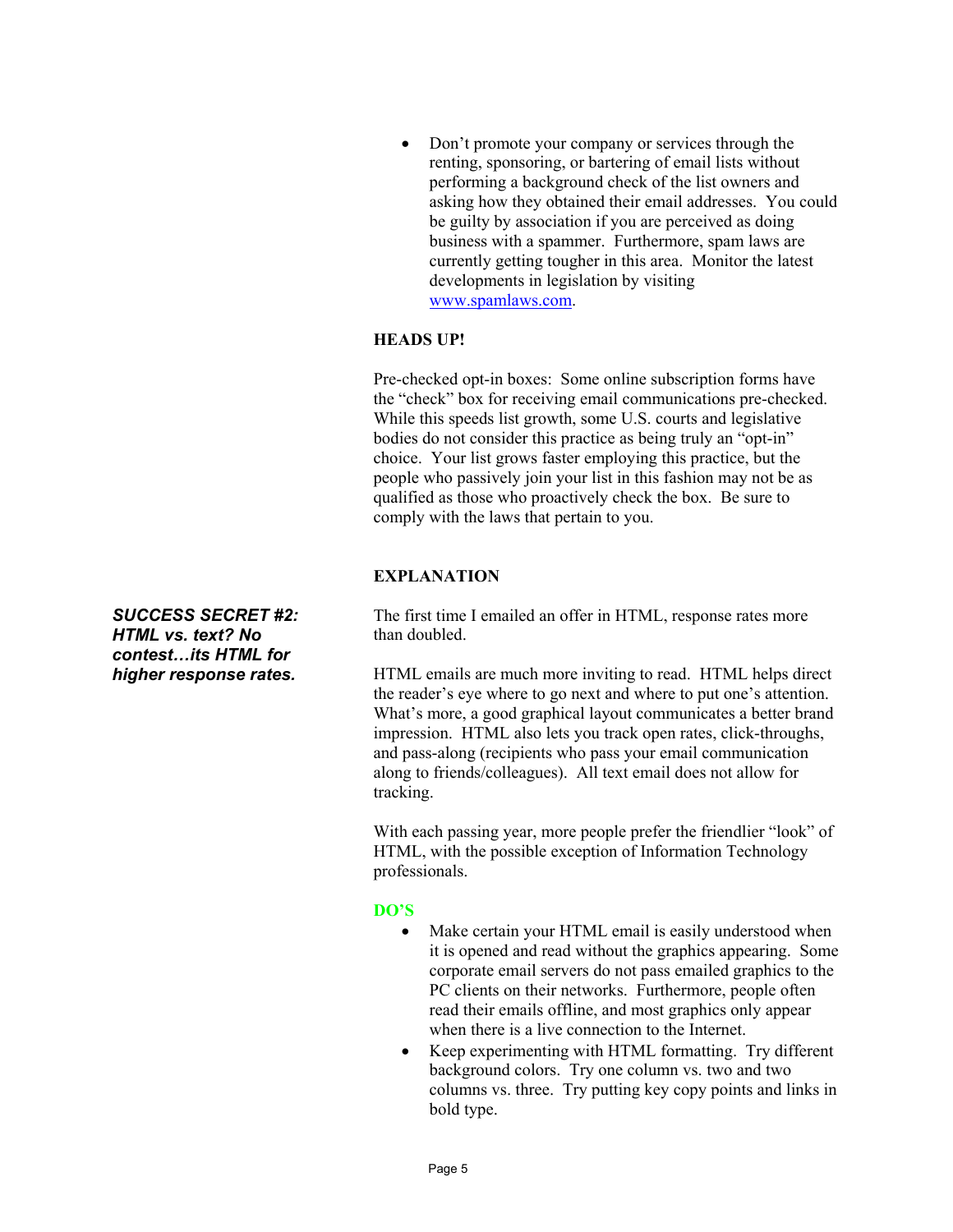- For long emails, consider inserting a hyperlinked Table of Contents or Index at the top of your email so recipients can quickly click and jump to where they want to go.
- You can conceal unsightly and unusually long web addresses in HTML through masked links. An extremely long web address can be embedded and hidden while the reader only sees the simpler address displayed in your email communication.

# **DON'TS**

- Don't use too many graphics. As most of you are painfully aware, dial-up connections take too long to download large email messages; try to keep your communications to 20K-60K in file size. If your audience is known to use greater bandwidth such as cable, DSL or high speed Internet connection, then you should be able to increase the total file size of your email message with no negative feedback.
- Don't eliminate text-only email communications. Chandra Bodapati, CEO of eGrabber, a leading provider of data entry automation tools, says over 40% of his company's 90,000 subscribers prefer receiving their newsletter(s) in a text-only format.

# **HEADS UP!**

It's in your best interest to give the recipient a choice between HTML or text versions of your email communications; that choice gives the subscriber a better sense of control. According to Gartner research analyst Adam Sarner, "Response rates increase when users are in control and feel they have a relationship with you."

#### **EXPLANATION**

In the recipient's mind, you have to be known for sending highquality messages; otherwise, you will be ignored or recipients could unsubscribe or complain.

As of August 2003, 50% of email is now spam. This is according to Brightmail, one of the largest spam filtering companies with clients such as Verizon and Earthlink. It's no wonder that the most common Inbox activity is delete, delete, delete.

Your name in the "From" field represents your brand and reputation for sending messages that directly appeal to the recipient. The "Subject" field represents the timely and relevant proposition.

*SUCCESS SECRET #3: Relevancy—Make certain your emails are extremely relevant and valuable to the recipients.*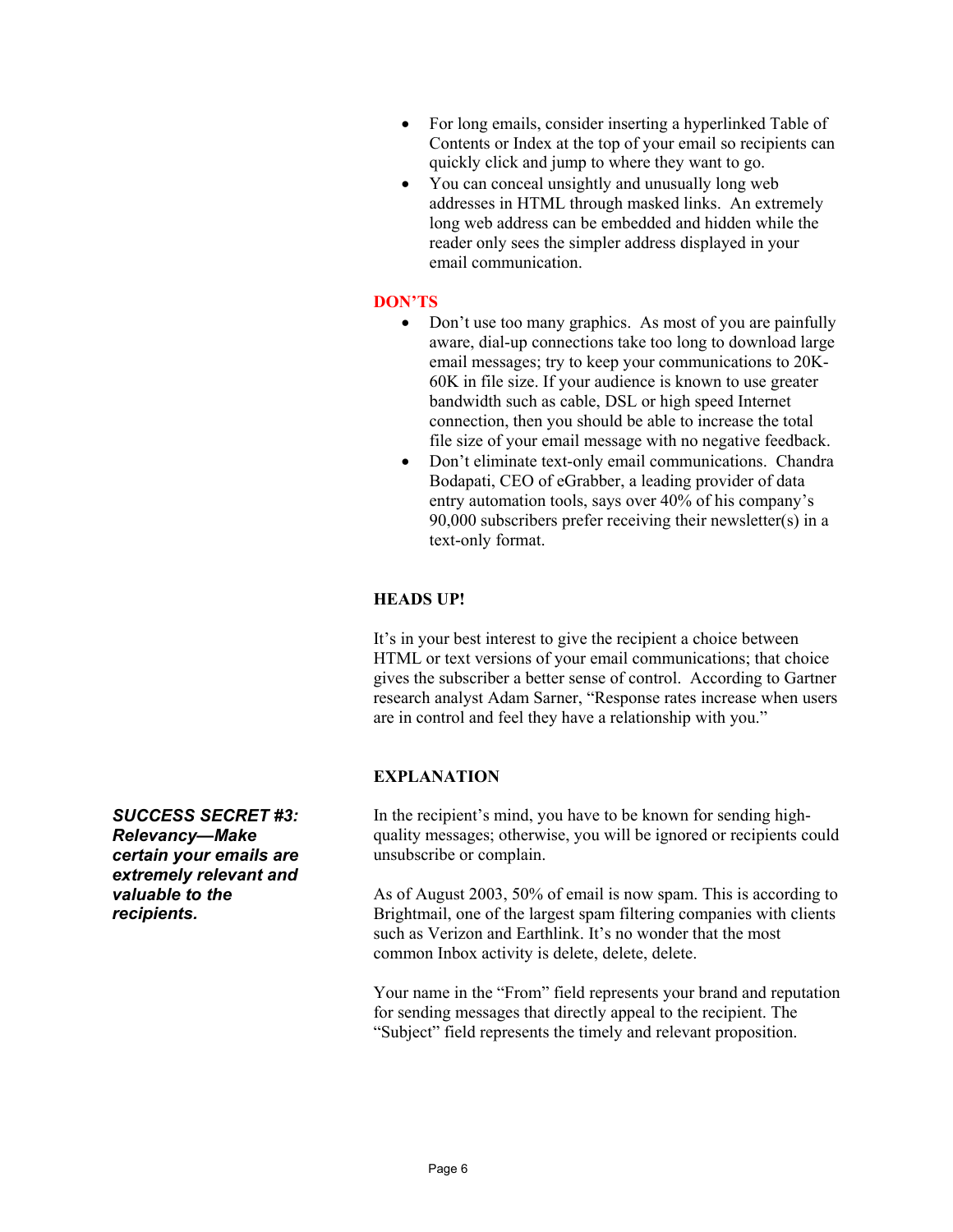# **DO'S**

- Get the first and last name of your subscribers, when possible, so you can later address them by name in the subject header and/or the body of the email. People like to receive personalized communications because it doesn't imply a mass email distribution.
- Use your website's registration page to ask recipients what content they want to see. Check out a good example of this practice by subscribing to IBM's customized weekly eNewsletter at https://isource.ibm.com .
- Encourage your existing subscribers to register all of your products in their possession. In turn, you can send them relevant product updates, tips and offers in the future.
- Personalize offers based on the customer's previous buying patterns and requests from your customer service agents. Hewlett-Packard emails 120,000 unique versions of its Newsgram newsletter to over eight million subscribers. HP's eMarketing Program Manager Wendy Cole says the Newsgram is configured to start with content about HP products the recipient owns so each subscriber sees the most relevant content first.

#### **DON'TS**

- Don't overuse the first name of the recipient in the body copy of the email. After awhile, it comes across as too contrived.
- Don't ask for too much personal information on your registration page. This can be seen as being too intrusive and can turn people off, and may cause them to abandon the sign-up process all together. Get deeper and more personal information as they get to know you better.

# **EXPLANATION**

Whether you're building a house list in order to send offers, or starting an email newsletter, you are essentially getting into the publishing business. The challenges of publishing deadlines and production may not be familiar to you. So take it slow at first. You can always increase the frequency of your email communications later.

How often should you send? As often as your subscribers want to hear from you. See how cataloger Lands' End handles this at www.Landsend.com . After you subscribe to their email newsletter, they give you the option to select your content, frequency, and format (HTML vs. text). With the frequency option, they allow you to select "weekly, twice-monthly, or monthly".

*SUCCESS SECRET #4: How Often to Send Email? Start off slowly. Get the kinks out by sending monthly or quarterly before going weekly depending on your business.*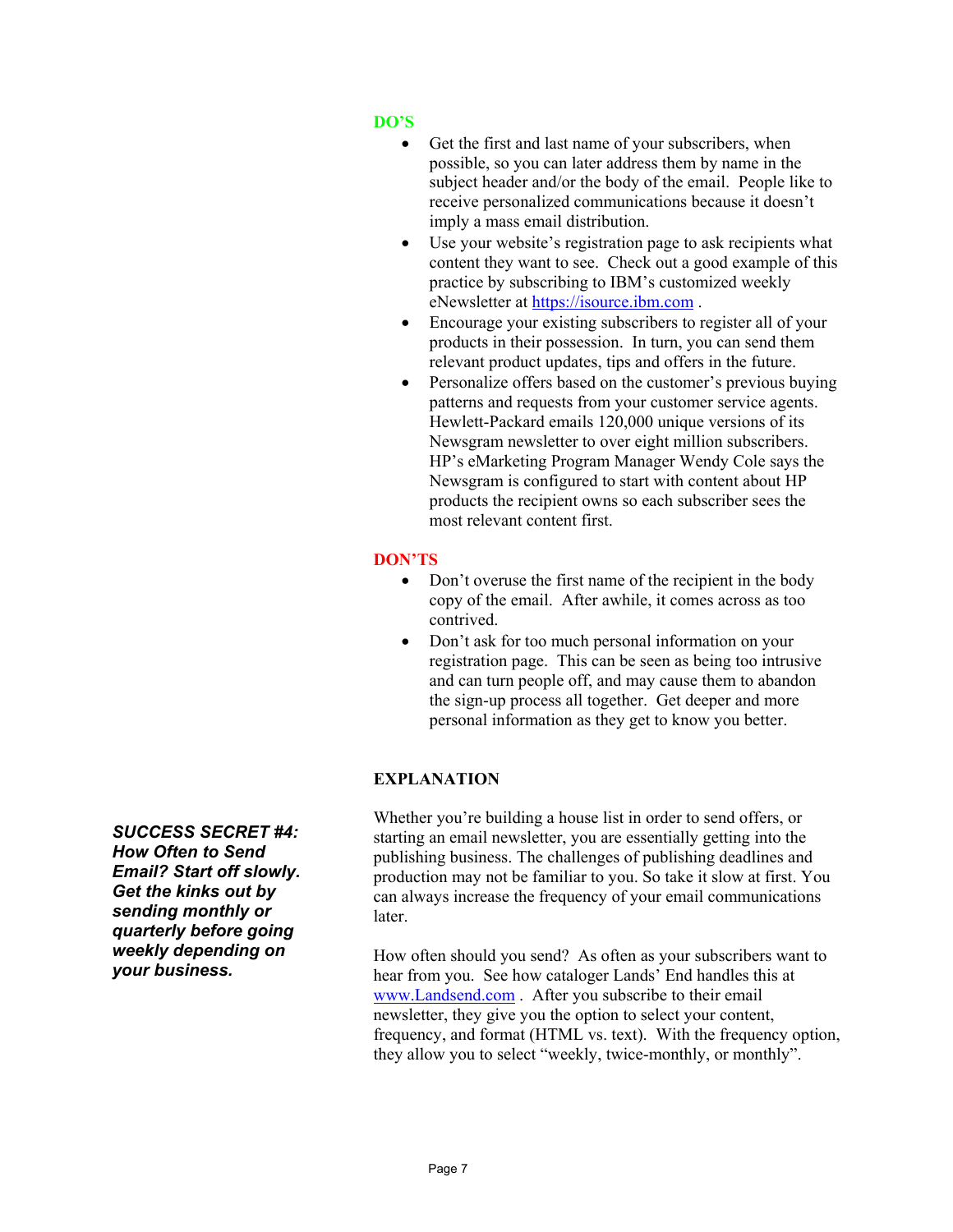# **DO'S**

- Map out the publishing process. Assign specific tasks and deadlines to each member of the team. Look for prior experience when assigning tasks.
- Do a dry run. Before you publish in public, do it privately to make sure everything runs smoothly.
- Be sure to:
	- Check for proper grammar and spelling.
	- Check that all links are working correctly.
	- Allow enough time for internal approvals.

#### **DON'TS**

- Don't wait until the last minute to produce email communications. Build up your inventory with offers and "evergreen" content ready for deployment. "Evergreen" content is not time sensitive so it can be scheduled and produced months in advance of its usage.
- Don't send too often. In many cases, too much frequency can depress response rates and increase unsubscribes.
- Don't send overnight, advises President and COO Michael Mayor of NetCreations (an email list management firm that sent approximately 300 million emails in 2002). Spammers often send their messages after midnight. You don't want your email to get lost in the morning clutter.

#### **EXPLANATION**

People are overwhelmed with the number of email messages they receive daily. In addition, they are inundated with direct mail, telemarketing, print magazines, and TV ads and will only pay close attention to what is immediately important. Your enemy is the delete key; make every word and graphic work hard to deliver value to the reader.

When I meet subscribers to my Web Digest For Marketers at trade shows and ask them what they like about my email newsletter, they typically appreciate the brevity of the reviews. Why? Because small chunks of information are more digestible than a 2,000-word article.

When it comes to straightforward offers, shorter is usually better. When it comes to informational and educational content, readers typically have a greater attention span.

#### **DO'S**

• Present your information in small packages. Use bullet points, check boxes, and put lots of "air" around each unit

*SUCCESS SECRET #5: Email Length—Keep it short and packed with value.*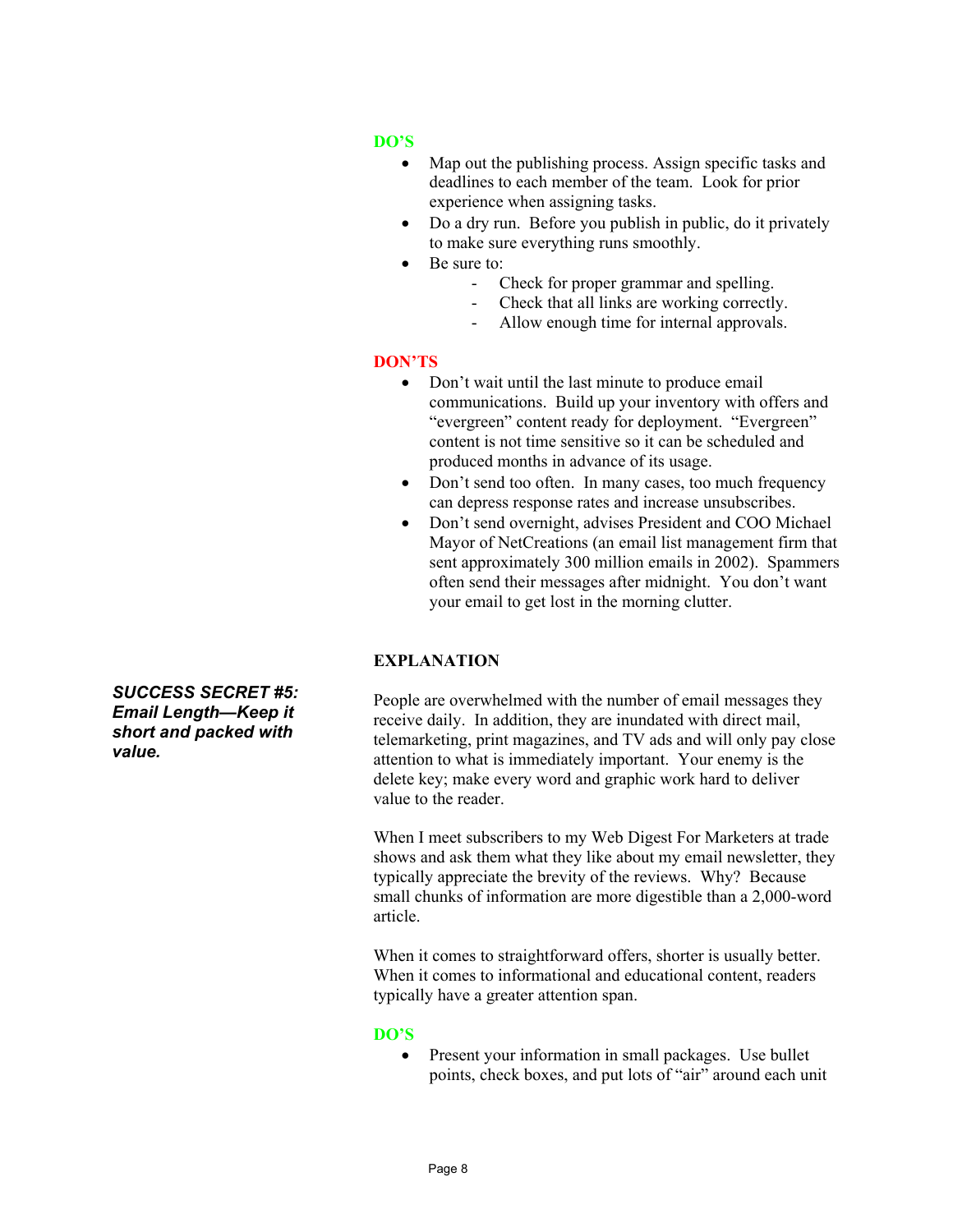of information. The "look-and-feel" should say "Come on; I'm easy to read."

- Watch members of your target audience, one at a time, peruse your email on-screen. Say nothing at first and simply watch their reactions as they absorb your message. You will probably find what's obvious to you is not so obvious to them. When they're finished, then ask your questions.
- Prepare offers and content so exciting that even you get enthusiastic.

#### **DON'TS**

- Don't forget to print out the email you're preparing to send. Many recipients do exactly this. For emails longer than a few pages, consider embedding a link in your email to your website where the recipient can read the entire communication.
- Don't use long URLs. In the text-only version of a communication, a URL will break apart when it auto-wraps to a second line. Only the first line will be a live link and probably lead the visitor to a nonexistent web page.

#### **EXPLANATION**

Whether you're preparing editorial or commercial content, make sure it is distinctive and can't be found anywhere else. Industry news and analysis, useful insights from your experience, or product tips are examples of content that can jump off the screen and into the minds of your readers. Make your content so good that your readers pass it along.

Newsletters from Hewlett-Packard feature creative ways to get more out of your HP printers, scanners, computers, and the like. Timely reminders to replace toner or extend your warranty supplement helpful product updates and tips. This approach earns HP tens of millions of dollars each year. Hundreds of thousands of dollars in savings are realized because recipients tend to use lower cost email and website technical support in place of the more expensive call centers.

With the help of integrated customer service programs, you should actually be able to predict what content your customers want next. This proactive approach to anticipating customers' needs can only help strengthen your relationship with them.

*SUCCESS SECRET #6: Content—Give them something they can't live without.*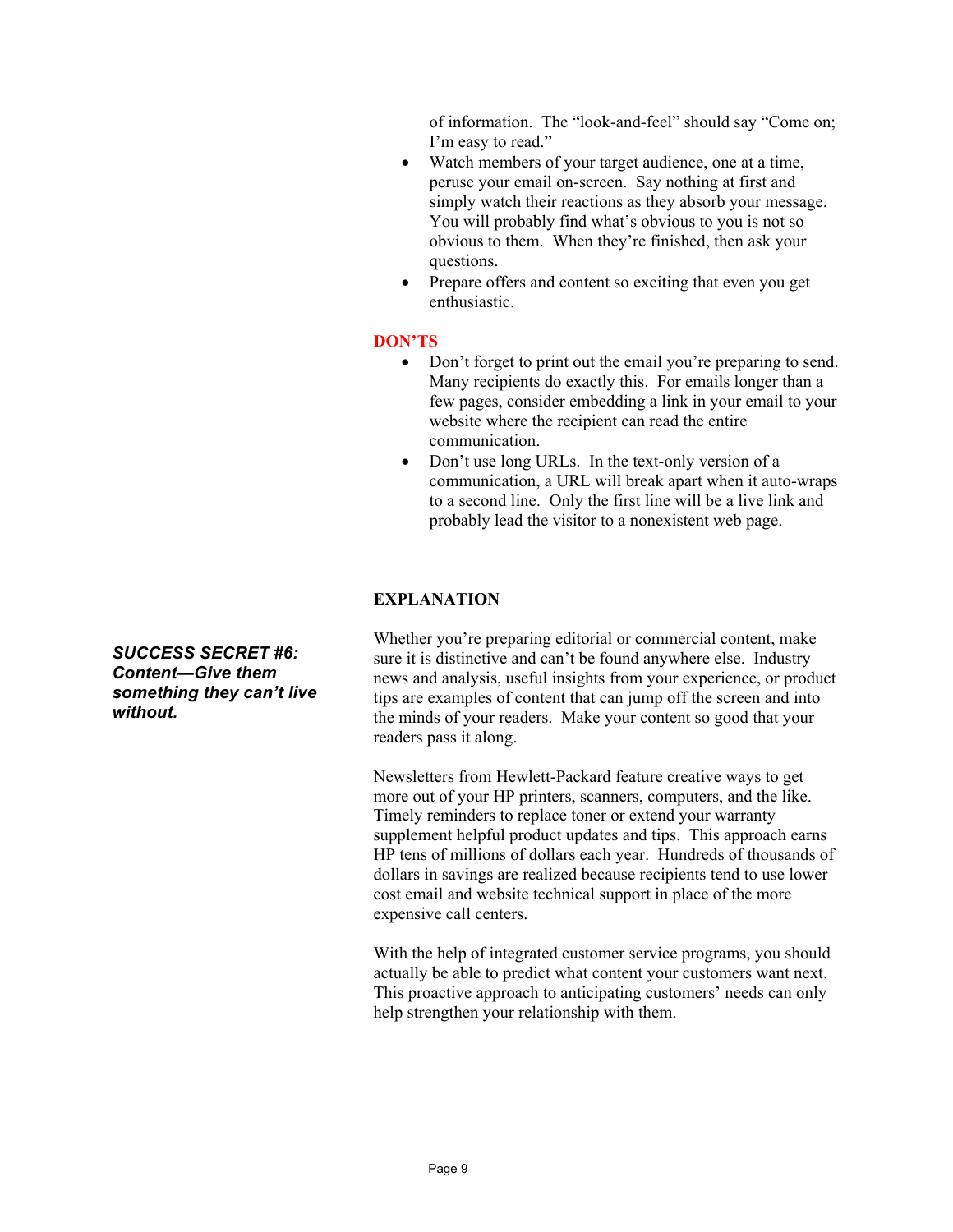# **DO'S**

- Subscribe to all competitive lists and see what is being done. Typically, you will notice a type of editorial that is not being offered in your space. That editorial hole has your name on it. The founders of consulting firm Future Now, Inc. saw that there was no newsletter that dedicated itself to conversion rates. Thus, they started the GrokDotCom, which now regularly feeds their firm with new clients.
- Develop your own voice or distinctive style. People like reading the words of other real people more than plain old "corporate-speak" that tends to be dry and impersonal.
- Use humor when appropriate; it humanizes the copy and warms up the reader. We all need a good laugh whether it's in the B2C or B2B space.

# **DON'TS**

- Don't talk about yourself too much. People really don't care unless you're a big celebrity.
- Don't just feature links to articles on other sites written by other people. This is helpful content, but by itself doesn't brand you as strongly as if you create your own.
- Don't talk down to your readers. This is a common mistake in copy tone when imparting wisdom or experience.

# **EXPLANATION**

It's uncomfortable staring into a screen for long periods of time to read documents. You want to offer your readers an inviting "lookand-feel" that's attractive and easy-to-understand at a glance. Make your emails look like an oasis when compared to the sea of chaos found in the rest of the recipient's Inbox.

#### **DO'S**

- Make the focal point of your email message obvious. Consciously decide and design where you want your reader's eye to travel.
- Remember, many people don't scroll. This means you need to pull your best offer or content up into the "first screen", "above the fold".
- Design emails to be viewed in the Preview Pane. You have five inches or less in which to squeeze your best content or offer. Be careful not to try and squeeze everything but the kitchen sink into this space, obviously resulting in an unattractive email. Design your logo so it has optimal visual impact (for branding purposes) without taking up so much "screen real estate" that it crowds out the value you have to offer thereunder.

*SUCCESS SECRET #7: Design—Don't turn your email into a visual circus; remember…less is more.*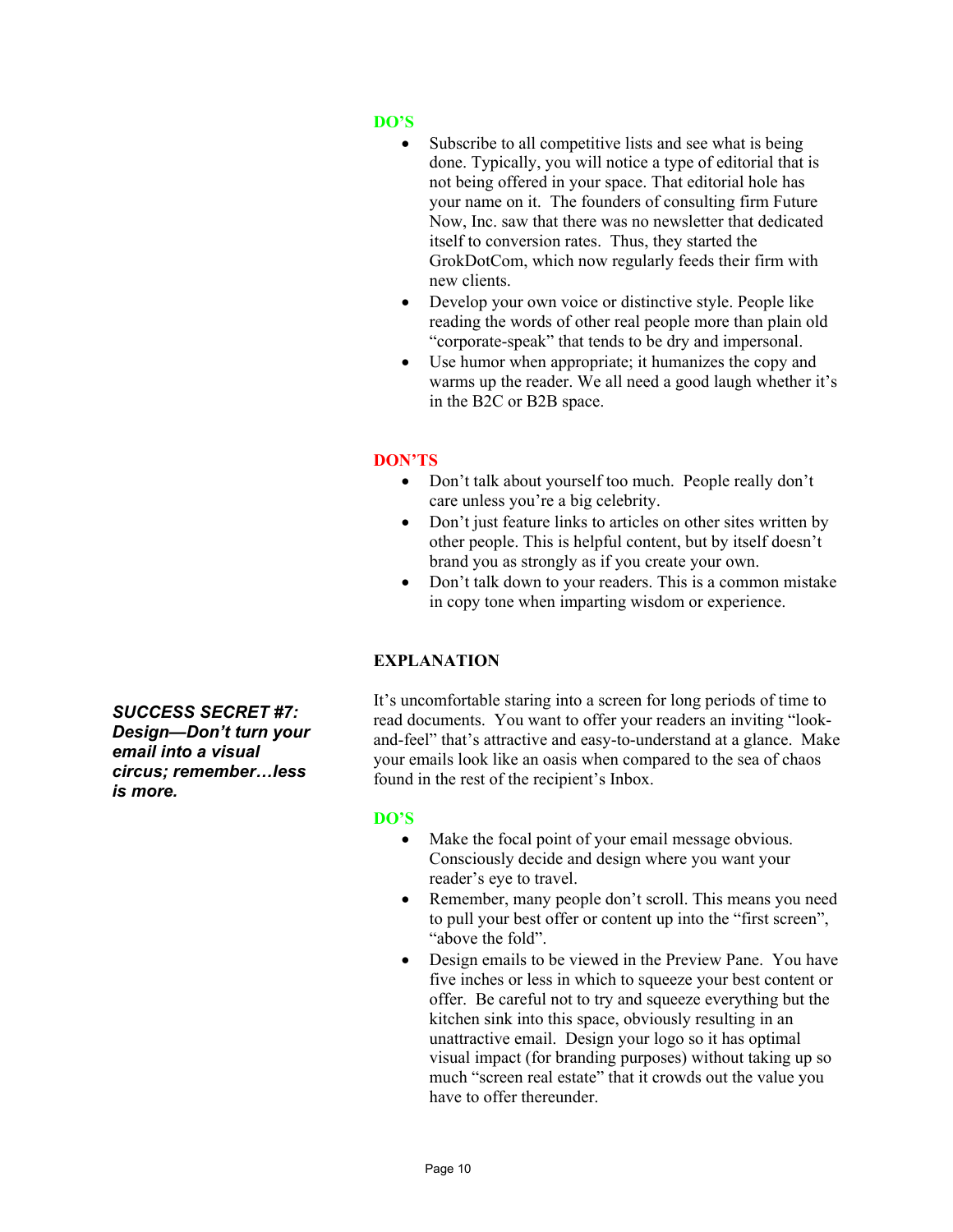Reinforce navigational cues by stating the wanted action, such as "Click Here", "Go" or "Buy Now", etc. Don't assume the reader knows to click on an embedded link or graphic.

#### **DON'TS**

- Don't overdo the use of moving images; use them sparingly or not at all. You don't want to turn your email into a three-ring circus where readers are confused as to where to put their initial focus.
- Don't use too many exclamation points or red type. The spam filters don't like them, and the jury is out on the effectiveness of the color red.
- Don't use "reverse type" for your copy. Except in a small graphic element, it's extremely hard to read white letters on a colored or black background.

# **EXPLANATION**

Get the most mileage out of your email marketing efforts by tracking everything you can, and then improving on those results.

Improving your results online is a very attractive proposition because you can do it faster, cheaper and often more efficiently than in offline media. Business Week Online reports that according to AMR Research, "finely targeted email marketing campaigns can garner 7 to 12 times the response rate of comparable snail-mail directmarketing efforts."

Some firms find sending email on Mondays works best for them, while others discover it's better to send later in the week. Much depends on your target audience and the purpose of your email messages.

When using email campaigns to acquire new contacts or sales, NetCreations President and COO Michael Mayor observed in October 2003 that high-tech and B2B communications seem to perform better when released earlier in the week. Campaigns targeted to small businesses seem to do best towards the end of the week. Mr. Mayor advises mailers to avoid sending on weekends.

To increase response rates of email campaigns to existing contacts and customers, simply ask them how often they would like to hear from you.

#### **DO'S**

• Consider everything you do as a test. Even a successful campaign is a test on its way to providing more input to you for the next campaign.

*SUCCESS SECRET #8: Test everything—Test your subject header, your content, your offer, your pricing, your call to action, delivery days and times.*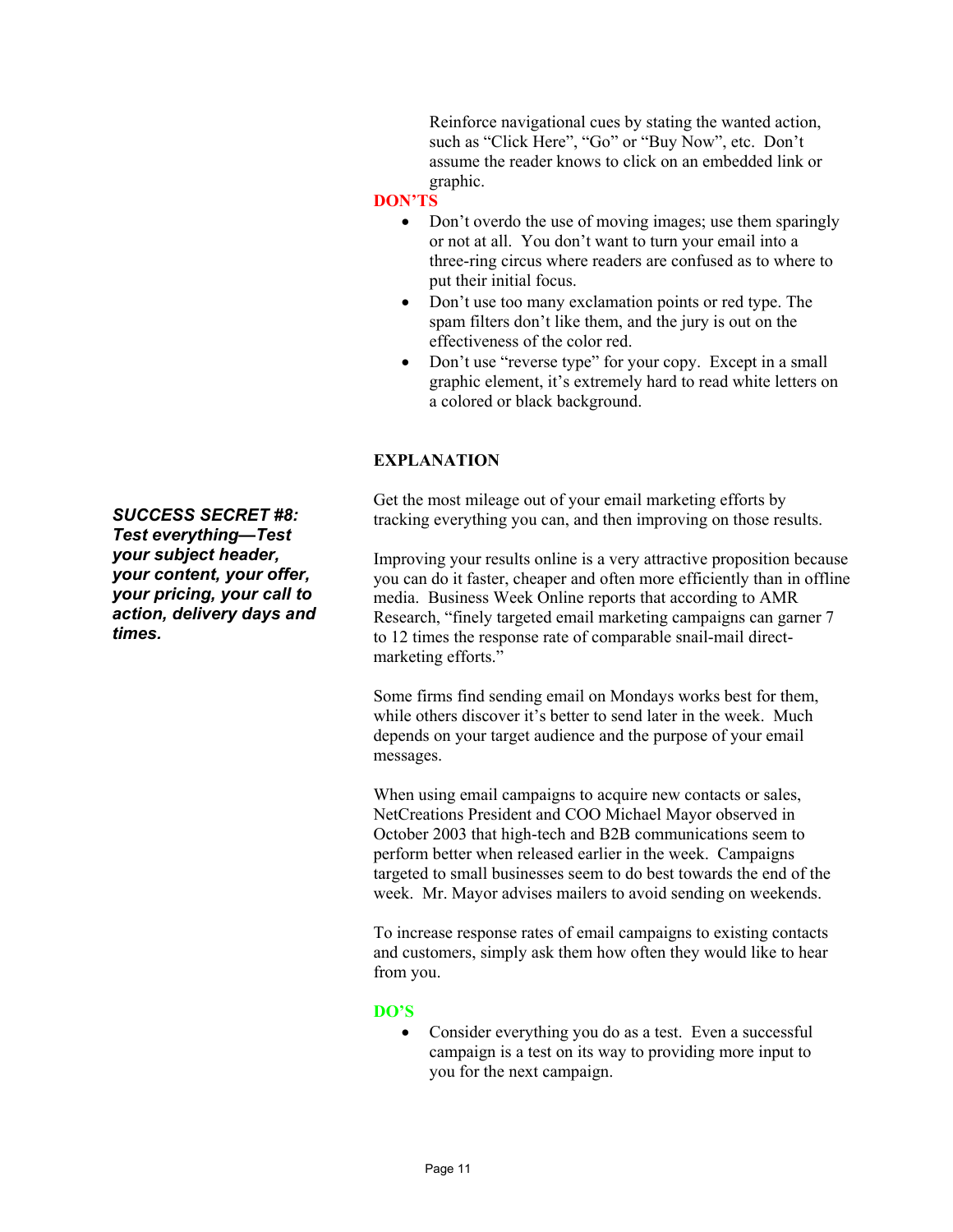- Benchmark yourself. When launching and testing a new campaign, direct marketers establish what they call "the control". The control is that effort which drew the best response. Thereafter, they always try to beat the control; you should do the same.
- Benchmark your competition. Track the competitors in your field that are known to be smart and savvy marketers. If you see them doing the same thing over and over, it means it's working for them. You should incorporate their best practices into your knowledge base.
- Use "split copy testing." Send one offer worded in a certain way to part of your list and the same offer worded differently to another part of your list and see which does better. Try to do it at the same point in time so results reflect similar market conditions.

#### **DON'TS**

- Don't take anything for granted. Over the years, I've found any number of basic assumptions to be proven false after testing.
- Don't assume test results speak for the ages. I've noticed things that didn't work five years ago perform well now, and vice versa. Revisit old assumptions and test them again from time to time.

# **HEADS UP!**

In order to optimize your email campaigns, it is critical to employ "split copy testing" (mentioned above), also known as "parallel testing". The speed of email gives you the power to test the marketplace in minutes, hours, and days rather than weeks and months. This competitive advantage is often lost for lack of the right tools and software. Many email campaign applications cause testing to be extraordinarily complex and confusing; it's no wonder many organizations test modestly or not at all. When reviewing these applications, be sure to examine closely the ease of use and depth of all testing capabilities.

#### **EXPLANATION**

*SUCCESS SECRET #9: Multimedia Emails— Know your audience before you venture in.* 

There are many compelling reasons for marketers to consider using multimedia in their email campaigns. Recent statistics show multimedia ads on websites draw above average click-through rates. This is probably because they're more dynamic and possibly more involving.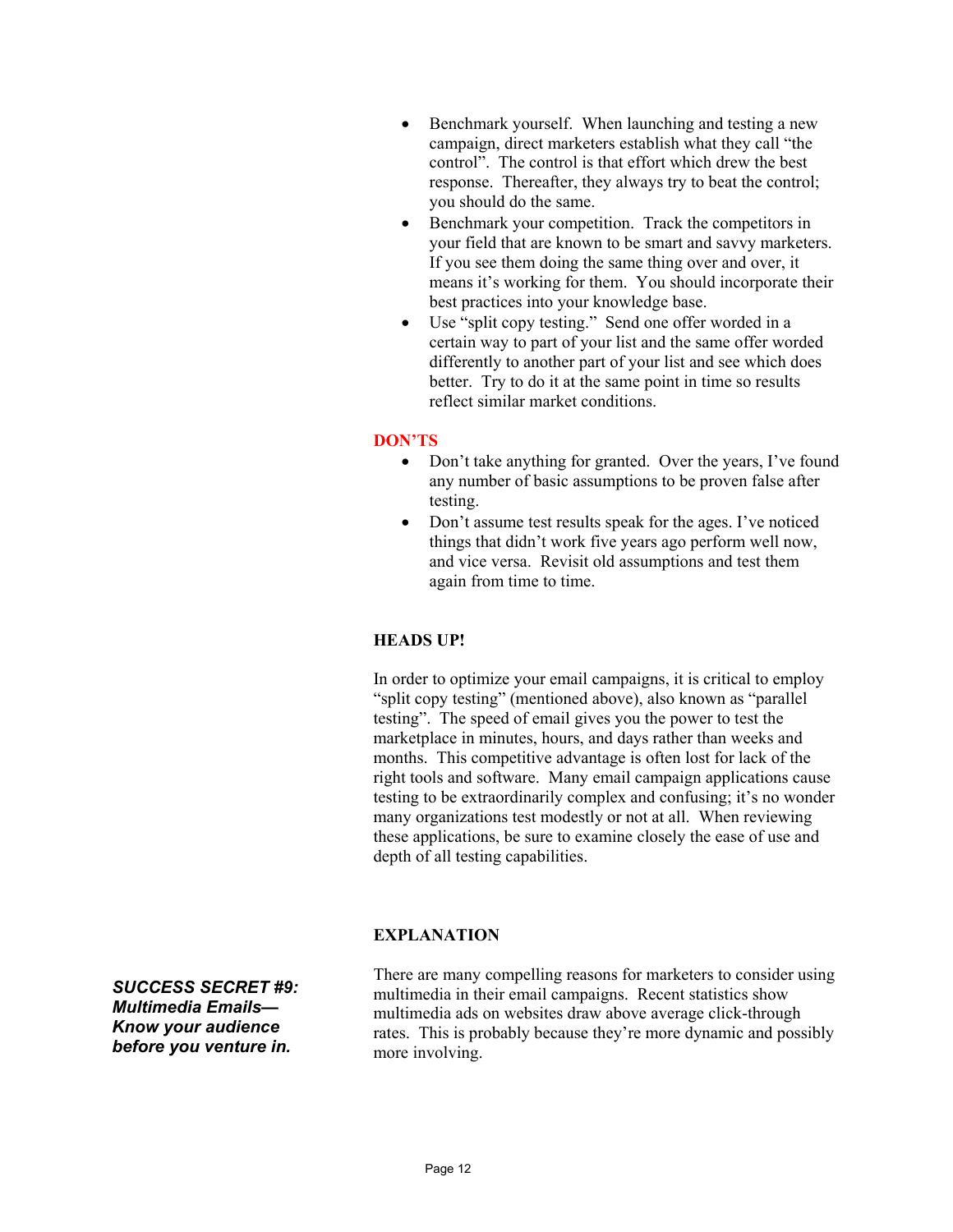The majority of computers in use are capable of playing multimedia presentations. Furthermore, broadband usage (which is needed to play multimedia productions more easily) has increased dramatically. There are 39 million U. S. households connecting via broadband to the Internet. This is a 49% increase from May 2002 to May 2003 according to Nielsen//NetRatings.

Just because multimedia emails are technically feasible to produce and distribute, does this mean you should jump in now? Not necessarily. Your particular audience may or may not want to see multimedia playing in their Inbox. If you give your recipients something they're not ready for or want, you could seriously damage your relationship with them.

Certain market niches may be more apt to accept and want multimedia emails, such as gamers and people in high-tech industries.

#### **DO'S**

- Ask yourself if multimedia emails really add to the experience or if you're just showing off. If you're demonstrating how to better use a product readers have already bought, you might well be justified.
- See if your competitors are sending multimedia emails. You might want to do likewise. If they're not sending multimedia emails, you might gain a competitive advantage by being the first. Just be careful. There may be a good reason why your competitors haven't done it yet.

#### **DON'TS**

- Don't assume your audience wants multimedia. Ask them first, or try a small test. Better yet, send them a link back to your website where they can test drive your multimedia presentation. If you get a lot of click-throughs and positive feedback, you may have a winner.
- Don't jump into multimedia production without a storyboard. A storyboard shows the production team each scene (with copy) and how each scene bridges to the one before it and the one after it. Without a storyboard, your multimedia presentation can look disjointed and not make sense.

#### **HEADS UP!**

In an interview I conducted with Forrester Research analyst Jim Nail in October 2003, Mr. Nail thought marketing budgets would be better spent on database marketing rather than on multimedia productions.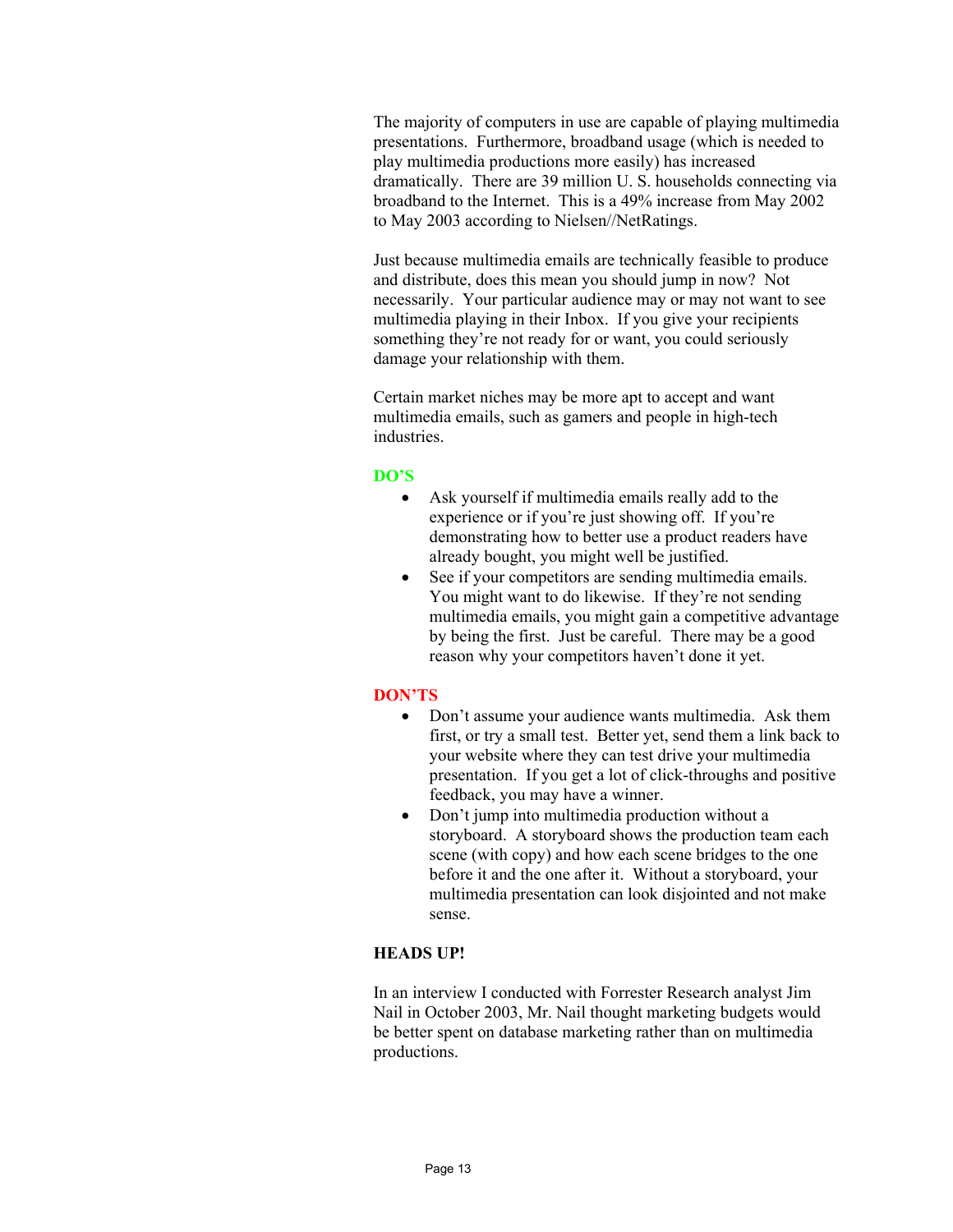## **EXPLANATION**

*SUCCESS SECRET #10: What to Expect After You Hit "Send".* 

It's always exciting monitoring the launch of an email campaign using your on-screen console because it's happening in real time. It's like watching election returns. In both cases, you're watching people vote. In your case, people are voting with their mouse for your offer, your content, your product upgrades, etc. Some feedback you'll like, some you won't, and still other feedback will be unexpected. Open rates tell you the success of your subject header and "From" fields. Click-throughs tell you how interesting your offer or content is to the reader.

Every time my Web Digest For Marketers is released, I see which offers from my advertisers work best. I also see what content readers like and what they ignore which helps me develop the basis for next year's editorial calendar.

#### **DO'S**

- Expect to see at least six kinds of responses as soon as you hit the "Send" button.
	- 1. Valid responses: These most important, non-automated replies are from real people requesting specific information or action on your part.
	- 2. Hard bounces: These are abandoned email addresses. Delete them from your email list.
	- 3. Soft bounces: These are typically mailboxes that are full and can't accept any new inbound emails. Leave these email addresses on your list for the time being. If the same soft bounces occur regularly, then delete those addresses as well.
	- 4. Spam filter rejections: These messages tell you your email has not been delivered. You will probably receive more and more of these notifications as recipients institute controls to cut down on spam, which is growing rapidly. According to Jupiter Research, the number of unwanted email messages per email user will increase from 2,551 messages in 2003 to 3,639 unwanted messages in 2007.\* In some cases, you can manually interact with these emails so your message is delivered to the recipient.
	- 5. Spam filter messages: Pay attention to these messages because they tell you why your email has been filtered out. Some spam notifications will actually give you their rating system and show you the words that sent you over the allowable threshold. You may want to avoid some of these words in the future in order to stay under that threshold.
	- 6. "Out of office" replies: Be prepared to receive many of these replies, especially around holidays and the last two weeks of August.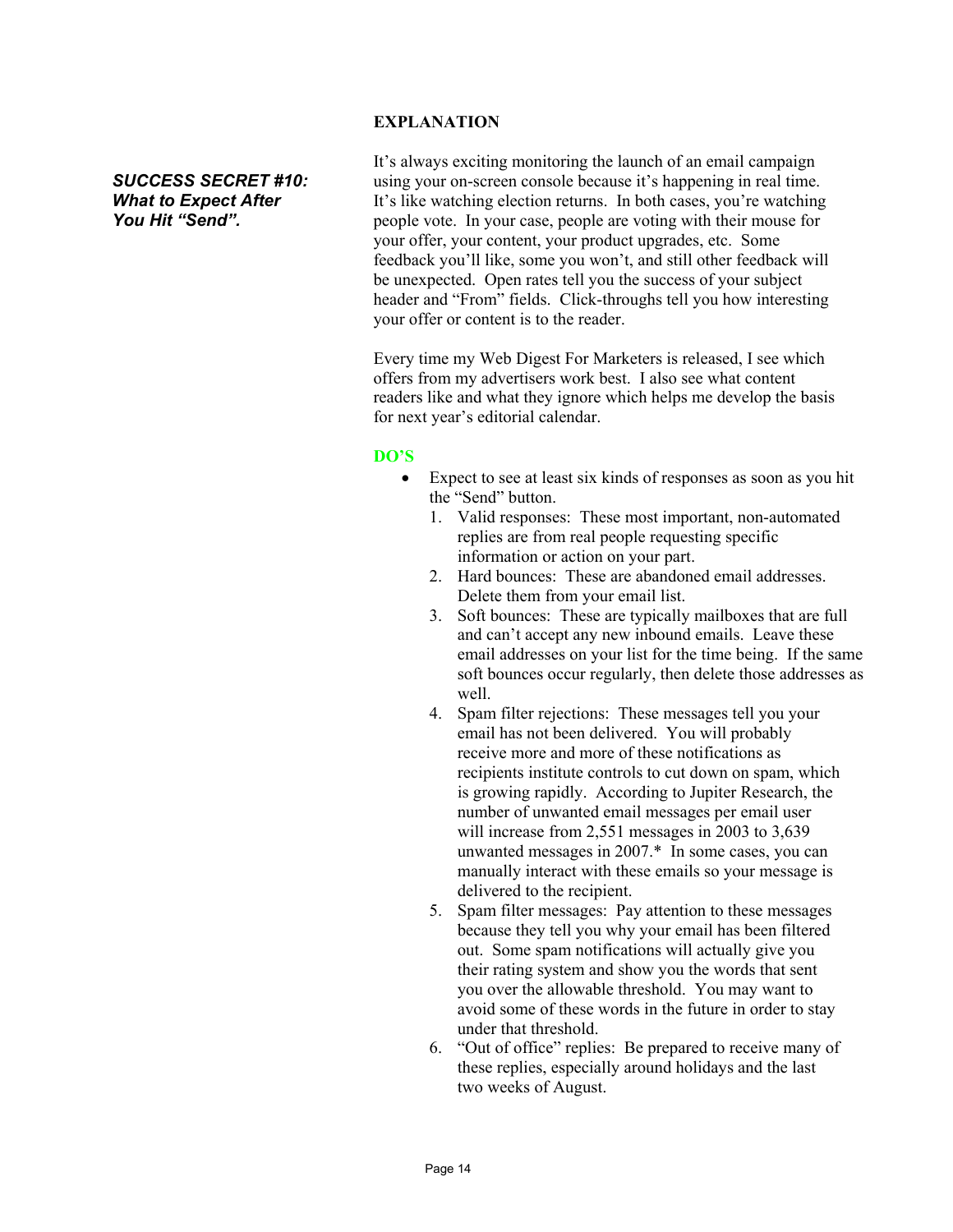• Reserve judgment on the success of your email campaign for at least a few days. Many people do not read email communications immediately. Recipients often put new emails in a "read" folder for review days later.

#### **DON'TS**

- Don't feel bad when people unsubscribe. No matter how valuable your email is, people are bound to do so. Follow how many people unsubscribe from one campaign to the next. If the number suddenly increases above your average, pay attention, because there was probably something that people didn't like in that last communication. Think of unsubscribes as a way to keep your database updated and clean.
- Don't use the word "Free" in your copy too often or at all. Spam filters hate that word. If you must use "Free", embed the word in a graphic because the spam filters cannot read words embedded in graphics.

#### **HEADS UP!**

Every time you send out an email campaign, be prepared to receive hundreds or even thousands of live and automated responses in return. You can handle these replies using your personnel, which can be costly. You can also have your email campaign application handle some or all of these responses. Be sure to closely examine this aspect of your email campaign solution before you commit to purchasing it. See how effectively both automated and live responses are routed. This is critical.

#### **CONCLUSION**

The key theme throughout all of these secrets is that you should take nothing for granted because email marketing changes at an incredible velocity. While you're building solid customer relationships, you simultaneously have the opportunity to generate substantial revenue and savings. I urge you to share these secrets with other members on your team. Use them as a catalyst for mapping out your near-term email campaigns.

While planning your upcoming communications, your long-term interests will be best served by integrating your email marketing efforts into all of your customer acquisition and retention programs.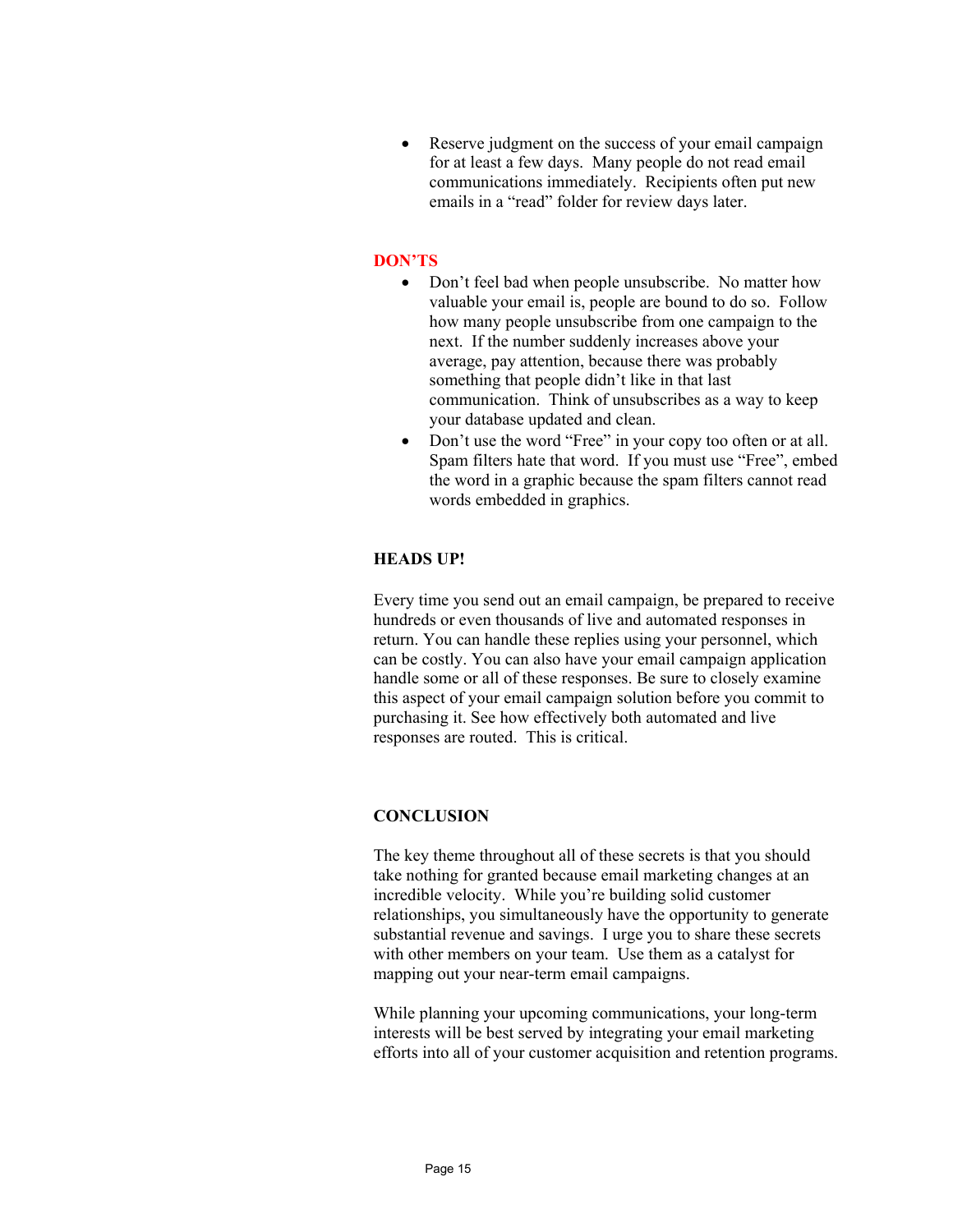#### **WHAT'S NEXT?**

#### **Integration**

As both Internet marketers and users become more conversant with the medium, it's in your best interest to knit your online efforts seamlessly with your offline efforts.

You want to create a complete customer experience through as many channels as is appropriate. The tracking of behavioral patterns on your website might trigger a special offer sent to that person via email. Your customer service agent might collect information on the telephone and then follow up by email or postal mail.

By integrating your online and offline efforts early, you will open up a substantial lead on your competition.

#### **Segmentation**

Technology and the Internet, in particular, allow a marketer to economically slice and dice smaller and smaller segments in the marketplace. Typically, the smaller the segment, the more relevant and fitting the communication and level of service. The email medium is especially good at targeting niche segments.

Your mission is to identify profitable niches in your respective marketplaces and cater to them accordingly, using email and whatever other channels you deem advantageous.

#### **Anticipation**

People don't always know what they want next. One way to delight a prospect, customer or client is to live in their shoes and walk ahead a few more steps than they have. Project what their needs are going to be from that vantage point and then fashion your email marketing accordingly.

#### **Get Going Right Now**

The implications of email marketing are far-reaching. The sooner you get started, the sooner your learning curve begins. As an email marketer since 1995, I can tell you that the more experience you have in the email marketing trenches, the greater your competitive advantage.